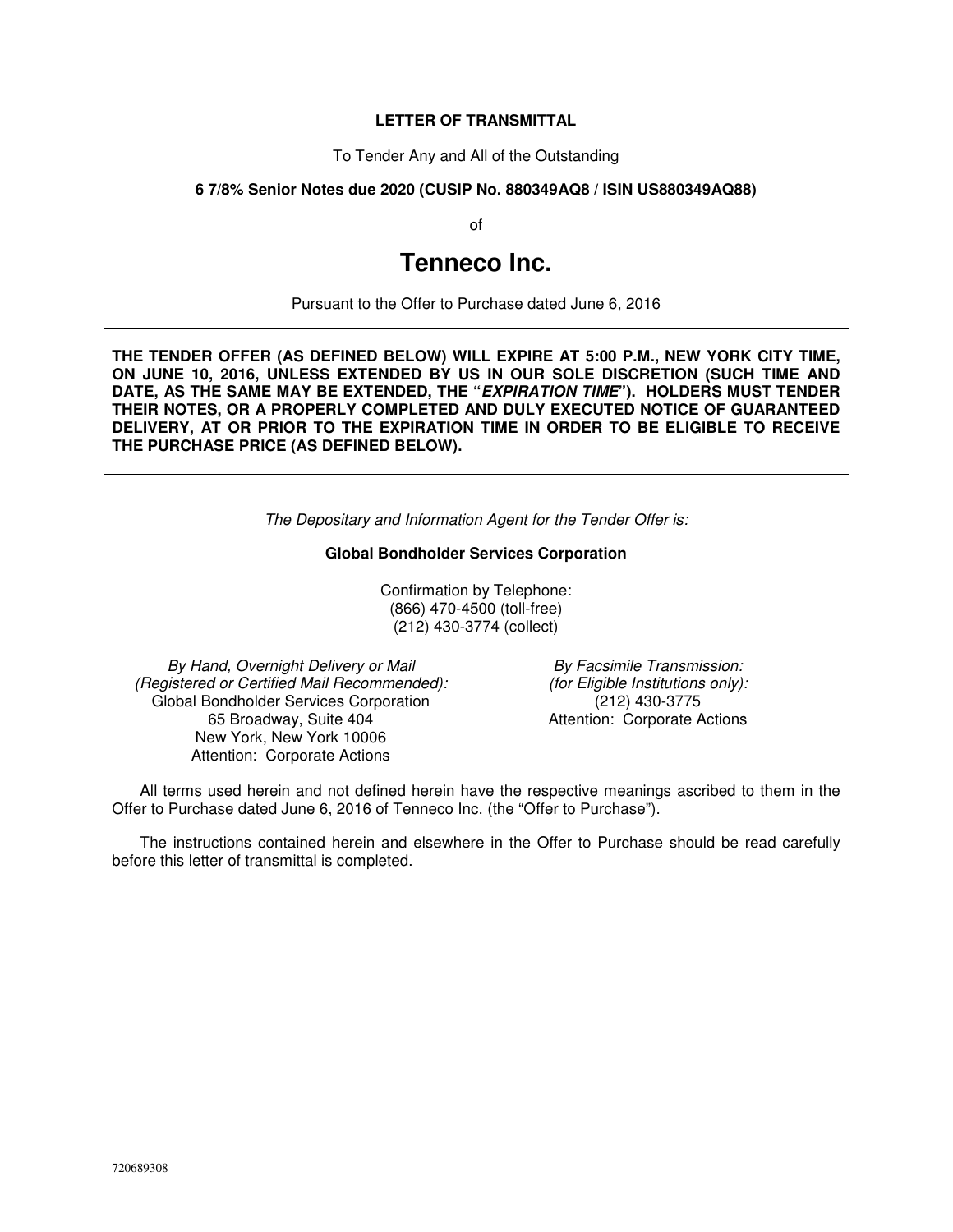This letter of transmittal is to be used by holders of the series of our debt securities listed in the heading of this letter of transmittal. Tender of the Notes is to be made according to the Automated Tender Offer Program ("ATOP") of DTC pursuant to the procedures set forth in the Offer to Purchase under the caption "Procedures for Tendering Notes—Book-Entry Delivery of the Notes; Tender through ATOP," or if time will not permit you to complete your tender by using the procedures described above before the Expiration Time, follow the guaranteed delivery procedures set forth in the Offer to Purchase under the caption "Procedures for Tendering Notes—Guaranteed Delivery Procedures." DTC participants that are accepting the Tender Offer must transmit their acceptance to DTC, which will verify the acceptance and execute a book-entry delivery to the DTC account of the Depositary and Information Agent, Global Bondholder Services Corporation, DTC will then send a computer generated message known as an "agent's message" to the Depositary and Information Agent for its acceptance. For you to validly tender your Notes in the Tender Offer, the Depositary and Information Agent must receive and confirm, prior to the Expiration Time, an agent's message under the ATOP procedures that affirms that:

- DTC has received your instructions to tender your Notes; and
- you agree to be bound by the terms of this letter of transmittal.

### **By using the ATOP procedures to tender outstanding Notes, you will not be required to deliver this letter of transmittal to the Depositary and Information Agent. However, you will be bound by its terms just as if you had signed and submitted it.**

Holders of Notes may use the guaranteed delivery procedures described in the Offer to Purchase under "Procedures for Tendering Notes—Guaranteed Delivery Procedures" to tender their Notes if (1) their Notes are not immediately available, (2) time will not permit the Holder's Notes or other required documents to reach Depositary and Information Agent before the Expiration Time or (3) the procedures for book-entry transfer cannot be completed on a timely basis.

We will pay for Notes that we have accepted for purchase by wiring to DTC on the Settlement Date funds sufficient to pay the full amount of the Purchase Price that we then owe to the Holders plus cash in the amount of the interest accrued on the purchased Notes from the last interest payment date to, but not including, the Settlement Date. For the avoidance of doubt, accrued interest will cease to accrue on the Settlement Date for all Notes accepted in the Tender Offer, including those tendered by the guaranteed delivery procedures. We will not be responsible for any mistakes or delays made by DTC or any of its participants in distributing the Purchase Price or interest on the Notes, and no additional interest will be payable because of any such mistake or delay.

In the event that the Tender Offer is terminated or otherwise not completed, you will not receive cash in respect of any of your Notes that have been tendered in response to the Tender Offer, even if you have validly tendered the Notes. Any Notes that are validly tendered but not purchased by us will be returned, at our expense, through the facilities of DTC, to you by book-entry transfer.

The Tender Offer is being made strictly upon the terms and subject to the conditions set forth herein and elsewhere in the Offer to Purchase.

The consummation of the Tender Offer is subject to certain conditions including the Financing Condition and the General Conditions, all as more fully described in the Offer to Purchase under "Conditions to Consummation of the Tender Offer."

The instructions included with this letter of transmittal must be followed. Questions and requests for assistance with tendering Notes or for additional copies of the Offer to Purchase and this letter of transmittal may be directed to the Depositary and Information Agent, whose address and telephone numbers appear on the second page of this letter of transmittal, and questions regarding the terms of the Tender Offer may be directed to the Dealer Manager, Merrill Lynch, Pierce, Fenner & Smith Incorporated, whose address and telephone number appear under Instruction 8 below.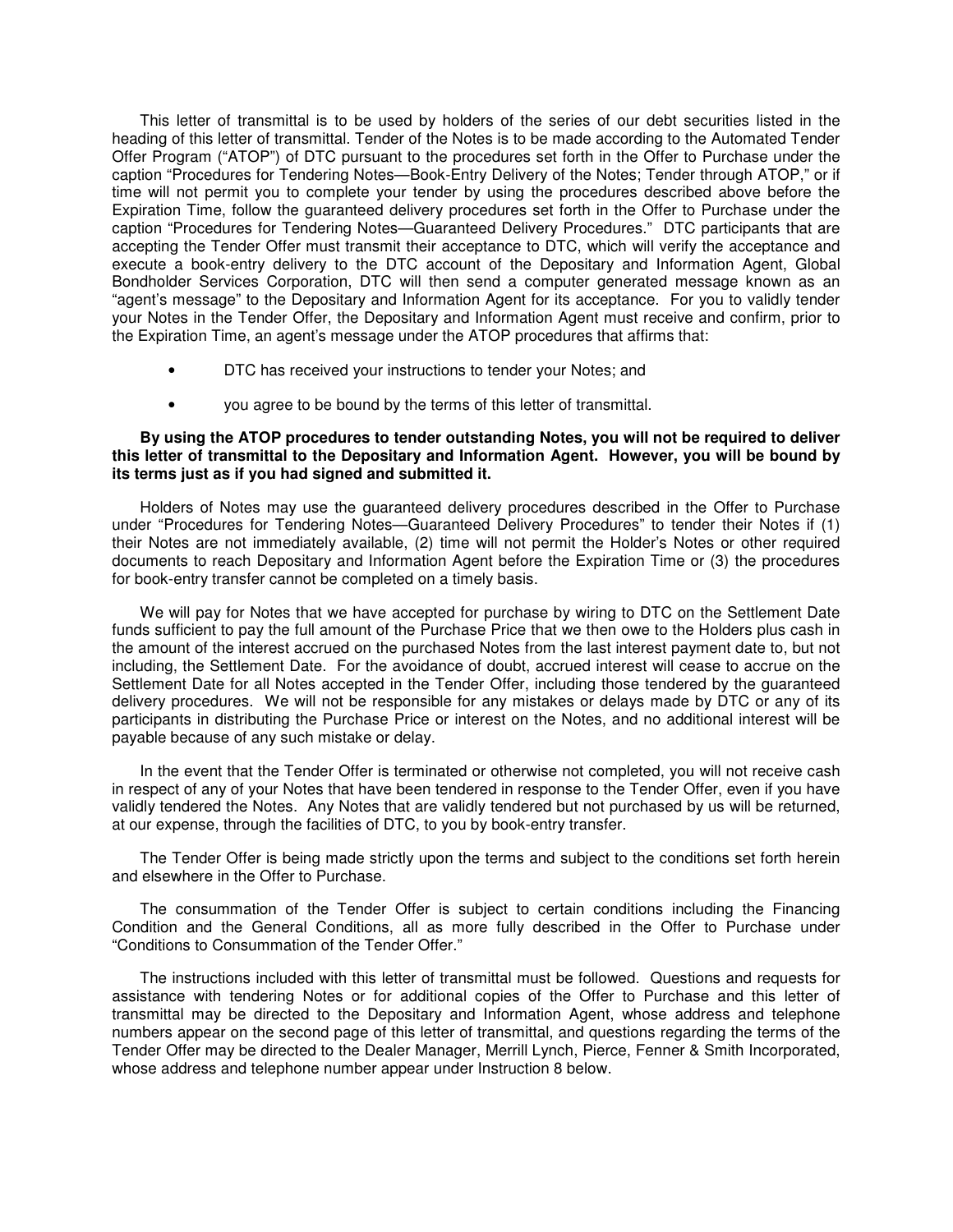**THE TENDER OFFER IS NOT BEING MADE TO (NOR WILL TENDERS OF NOTES BE ACCEPTED FROM OR ON BEHALF OF) HOLDERS IN ANY JURISDICTION IN WHICH THE MAKING OR ACCEPTANCE OF THE TENDER OFFER WOULD NOT BE IN COMPLIANCE WITH THE LAWS OF SUCH JURISDICTION.**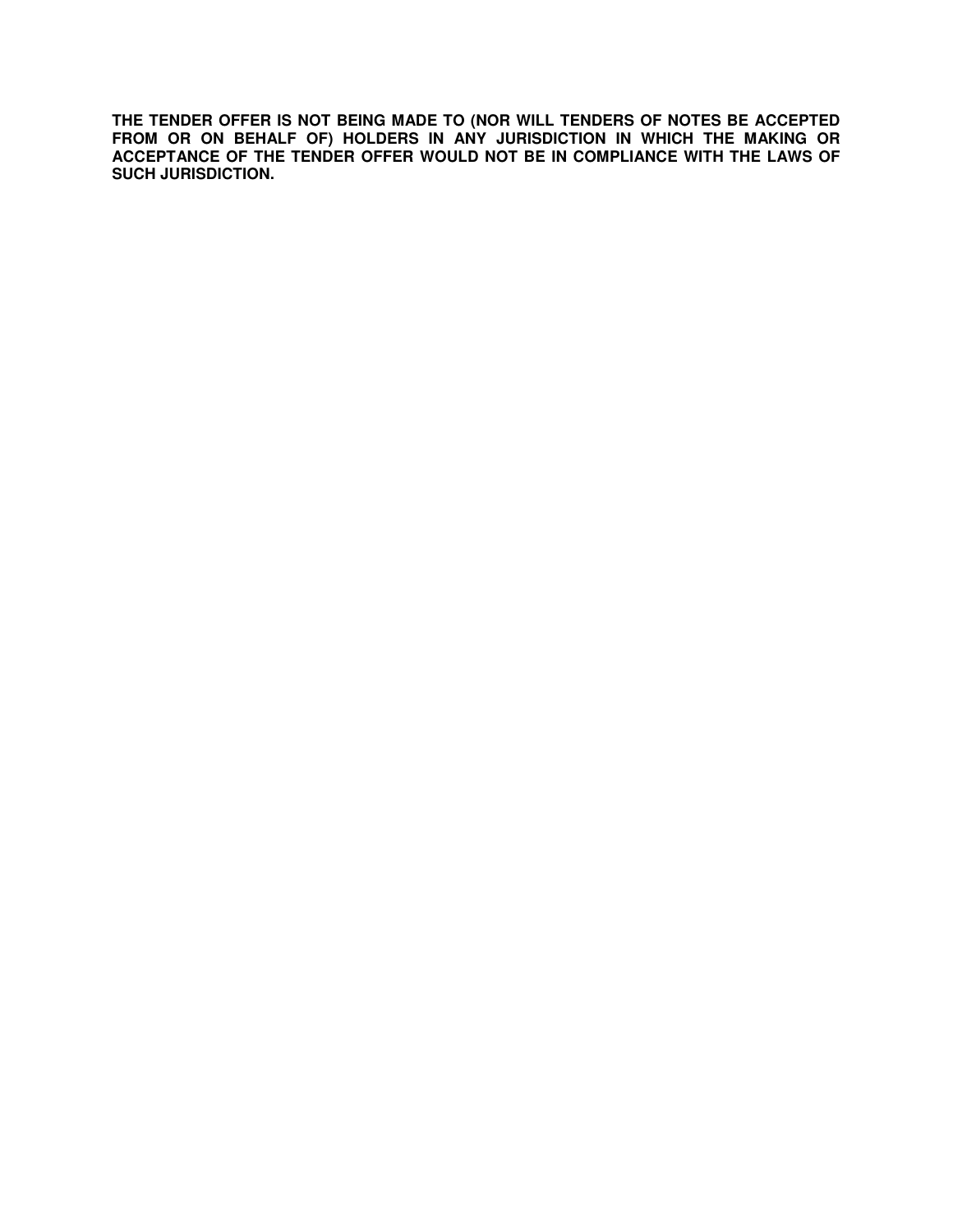## **PLEASE READ THE ACCOMPANYING INSTRUCTIONS CAREFULLY**

Ladies and Gentlemen:

By tendering outstanding Notes in the Tender Offer, you acknowledge receipt of the Offer to Purchase (including this letter of transmittal and instructions hereto), which constitutes our offer to purchase any and all of the Notes.

The Tender Offer is subject to certain conditions described in the Offer to Purchase under "Conditions to the Consummation of the Tender Offer."

Upon the terms and subject to the conditions of the Tender Offer, you hereby tender to us the principal amount of Notes indicated in the applicable agent's message.

Subject to, and effective upon, the acceptance for purchase of the principal amount of Notes tendered under this letter of transmittal, you hereby tender, sell, assign and transfer to, or upon the order of, us, all right, title and interest in and to the Notes that are being tendered hereby, waive any and all other rights with respect to such Notes, including, without limitation, any existing or past defaults, and release and discharge us from any and all claims you may have now, or may have in the future, arising out of, or related to, such Notes, including without limitation any claims that you are entitled to receive additional principal or interest payments with respect to such Notes or to participate in any redemption or defeasance of such Notes. You hereby irrevocably constitute and appoint the Depositary and Information Agent as your true and lawful agent and attorney-in-fact (with full knowledge that the Depositary and Information Agent also acts as our agent) with respect to such Notes, with full power of substitution (such power-of-attorney being deemed to be an irrevocable power coupled with an interest): (i) to transfer ownership of such Notes on the account books maintained by DTC to the Depositary and Information Agent or us or upon our order and (ii) to receive all benefits and otherwise exercise all rights of beneficial ownership of such Notes.

You understand that tenders of Notes made prior to the Expiration Time may be withdrawn at any time prior to the Expiration Time, but not thereafter, except in certain limited circumstances where additional withdrawal rights are required by law.

You understand that tenders of your Notes pursuant to the procedures described in the Offer to Purchase and in the instructions hereto and acceptance thereof by us will constitute a binding agreement between you and us upon the terms and subject to the conditions of the Tender Offer.

You hereby represent and warrant that you have full power and authority to tender, sell, assign and transfer the Notes tendered hereby, and that when such Notes are accepted for purchase by us, we will acquire good title thereto, free and clear of all liens, restrictions, charges and encumbrances and subject to no adverse claim or right. You will, upon request, execute and deliver any additional documents deemed by the Depositary and Information Agent or by us to be necessary or desirable to complete the sale, assignment and transfer of the Notes tendered hereby.

For purposes of the Tender Offer, you understand that we will be deemed to have accepted for purchase validly tendered Notes (or defectively tendered Notes with respect to which we have waived such defect), if, as and when we give oral (confirmed in writing) or written notice thereof to the Depositary and Information Agent.

You understand that we will not accept for purchase any Notes tendered after the Expiration Time.

All authority conferred or agreed to be conferred by this letter of transmittal shall survive your death or incapacity, and your obligations under this letter of transmittal shall be binding upon your heirs, personal representatives, executors, administrators, successors, assigns, trustees in bankruptcy and other legal representatives.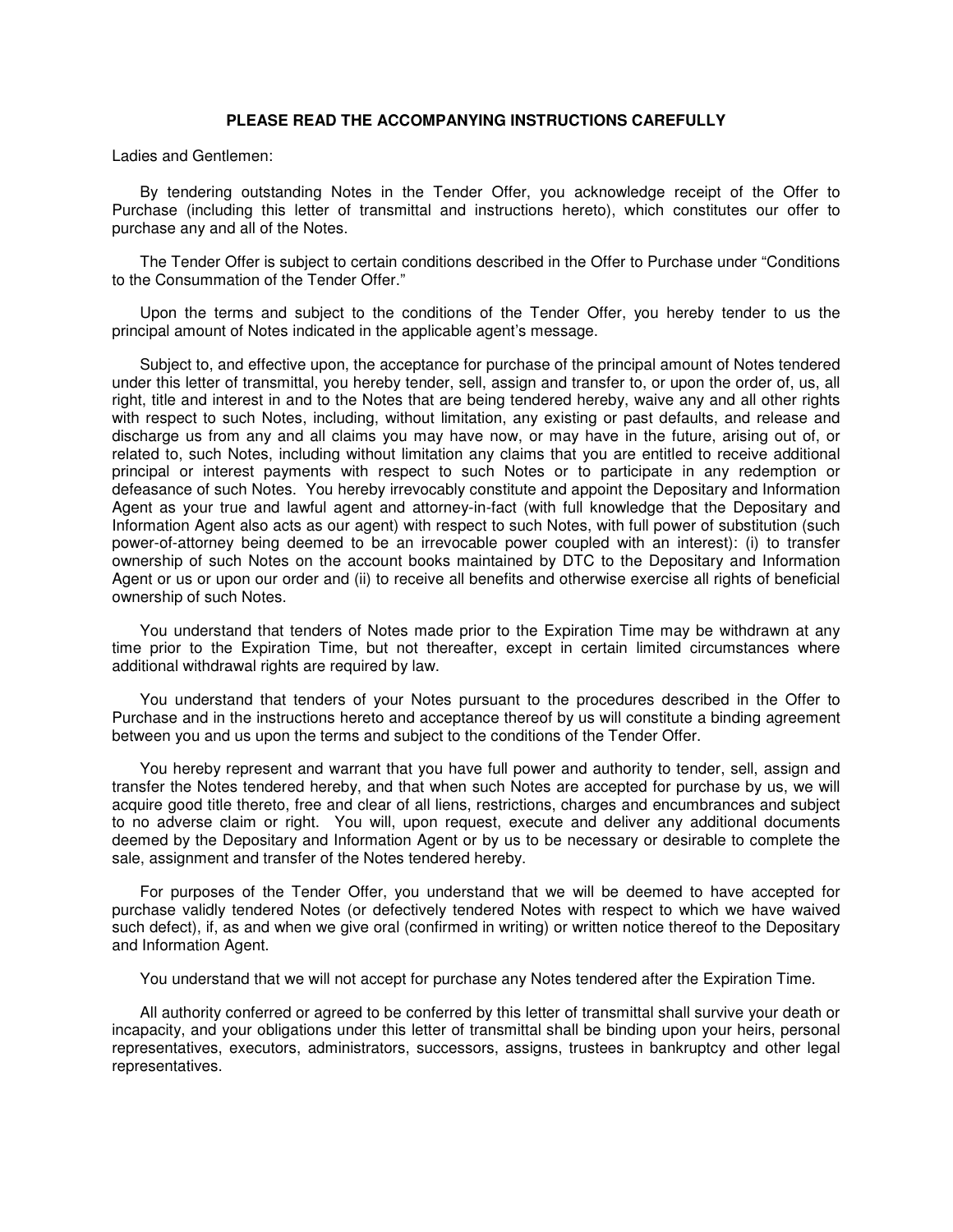You understand that the delivery and surrender of the Notes is not effective, and the risk of loss of the Notes does not pass to the Depositary and Information Agent, until receipt and confirmation of an "agent's message."

You understand that all questions as to the form of all documents and the validity (including time of receipt) and acceptance of tenders and withdrawals of Notes, in our sole discretion, which determination shall be final and binding.

Very truly yours,

**Tenneco Inc.**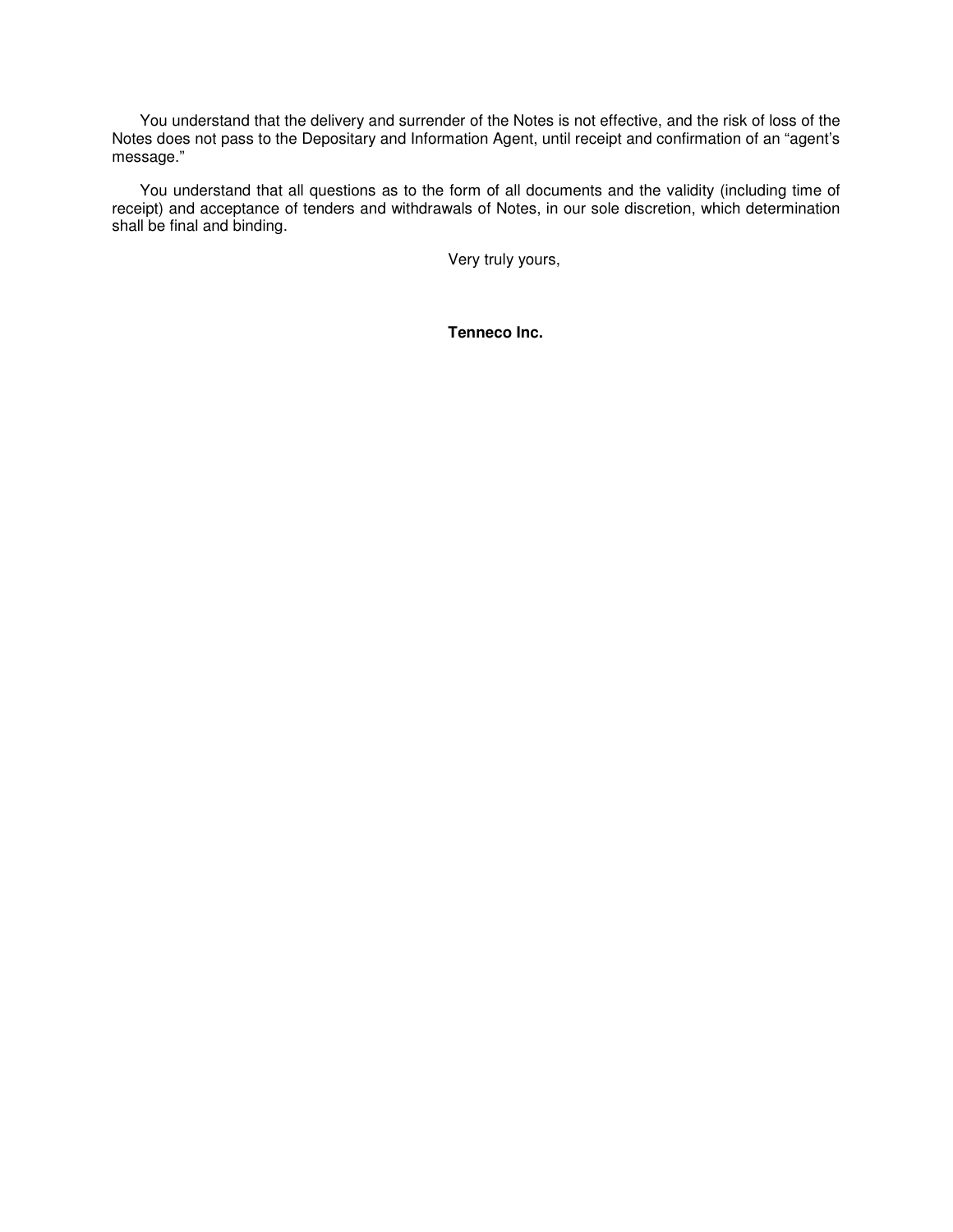#### **INSTRUCTIONS Forming Part of the Terms and Conditions of the Tender Offer**

1. Book-Entry Confirmations; Notice of Guaranteed Delivery; Consideration. To be eligible to receive the Purchase Price on the Settlement Date for the tender of Notes in the Tender Offer, a confirmation of any book-entry transfer into the account of Depositary and Information Agent maintained by DTC through ATOP of Notes tendered electronically must be received (and not validly withdrawn) by the Depositary and Information Agent prior to the Expiration Time. Tenders of Notes in the Tender Offer made prior to the Expiration Time will be accepted in accordance with the procedures described in the preceding sentence or otherwise in compliance with this letter of transmittal. You are solely responsible for ensuring that your Notes are validly tendered in the Tender Offer. It is suggested that holders tender their Notes sufficiently in advance of the Expiration Time to permit delivery by DTC of the agent's message to the Depositary and Information Agent prior to such time. The delivery will be deemed made when the agent's message is actually received and confirmed by the Depositary and Information Agent. Holders who validly tender and do not withdraw Notes will be paid accrued and unpaid interest, if any, from the last interest payment date on such Notes up to, but not including, the Settlement Date for their Notes accepted for purchase.

If you are a holder of Notes and desire to tender your Notes, and (1) these Notes are not immediately available, (2) time will not permit your Notes or other required documents to reach the Depositary and Information Agent before the Expiration Time or (3) the procedures for book-entry transfer cannot be completed on a timely basis, you may still tender your Notes in this Tender Offer if:

(a) you tender through a member firm of a registered national securities exchange or of FINRA, a commercial bank or trust company having an office or correspondent in the United States, or an eligible guarantor institution within the meaning of Rule 17Ad-15 under the Exchange Act of 1934, as amended;

(b) before the Expiration Time, the Depositary and Information Agent receives a properly completed and duly executed letter of transmittal (or facsimile thereof), with any required signature guarantee, or an agent's message in lieu of the letter of transmittal, a properly completed and duly executed Notice of Guaranteed Delivery, substantially in the form provided by us, with your name and address as holder of the Notes and the amount of Notes tendered, stating that the tender is being made by that letter and notice and guaranteeing that by the close of business on June 14, 2016, the second business day after the scheduled Expiration Time, the certificates for all the Notes tendered, in proper form for transfer, or a Book-Entry Confirmation with an agent's message, as the case may be, and any other documents required by the letter of transmittal will be deposited by the eligible institution with the Depositary and Information Agent; and

(c) the certificates for all your tendered Notes in proper form for transfer or a Book-Entry Confirmation as the case may be, and all other documents required by the Letter of Transmittal are received by the Depositary and Information Agent by the close of business on June 14, 2016, the second business day after the scheduled Expiration Time.

2. Withdrawals. Tendered Notes may be validly withdrawn from the Tender Offer at any time (i) at or prior to the earlier of (x) the Expiration Time and (y) in the event that the Tender Offer is extended, the tenth business day after commencement of the Tender Offer, and (ii) after the 60th business day after the commencement of the Tender Offer if for any reason the Tender Offer has not been consummated within 60 business days after commencement. If we amend the Tender Offer in a manner materially adverse to you as a tendering Holder, withdrawal rights will be extended, as we determine appropriate and in accordance with applicable law, to allow tendering Holders a reasonable opportunity to respond to such amendment. Withdrawal of tenders of Notes may be accomplished by complying with the applicable ATOP procedures for withdrawal of tenders. The Depositary and Information Agent must receive the "Request Message" relating to a Holder's withdrawal prior to the Expiration Time, assuming no additional withdrawal rights are so required. If you withdraw Notes, you will have the right to re-tender them through ATOP prior to the Expiration Time.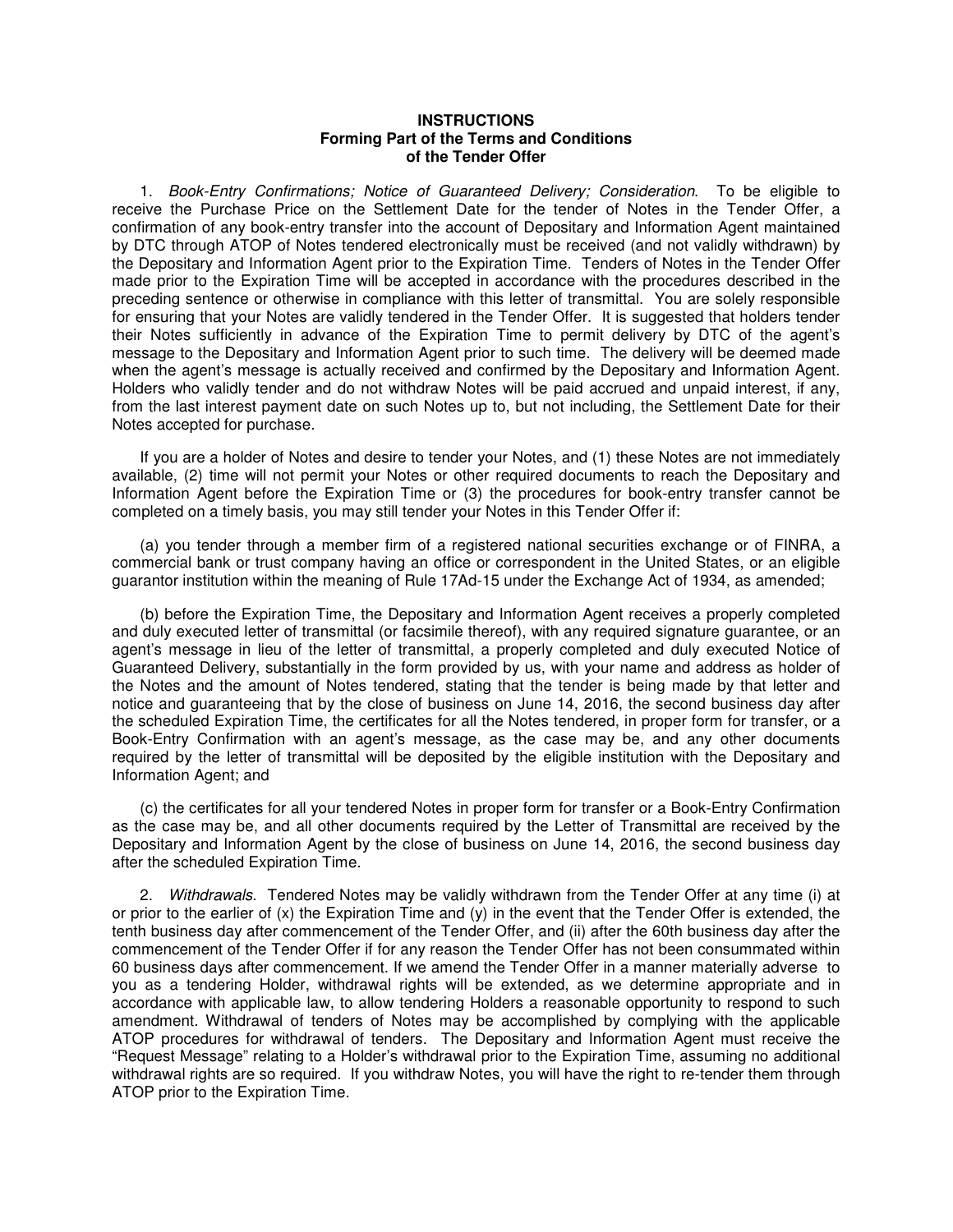**All questions as to the validity, form and eligibility (including time of receipt) of notices of withdrawal of tenders will be determined by us, in our sole discretion (whose determination shall be final and binding). Neither we, the Depositary and Information Agent, the Dealer Manager, the Trustee nor any other person will be under any duty to give notification of any defects or irregularities in any notice of withdrawal of tenders, or incur any liability for failure to give any such notification.** 

3. Partial Tenders. Notes may be tendered only in principal amounts equal to minimum denominations of \$2,000 and integral multiples of \$1,000 in excess thereof. No alternative, conditional or contingent tenders will be accepted. Holders who tender less than all of their Notes must continue to hold Notes in the minimum denominations of \$2,000 principal amount. The entire principal amount of Notes set forth in a participant's DTC account will be deemed to have been tendered, unless otherwise indicated. If the entire principal amount of all Notes is not tendered or not accepted for purchase, Notes representing such untendered amount will be returned by credit to the participant's account at DTC promptly after the Notes are accepted for purchase.

4. Transfer Taxes. We will pay all transfer taxes applicable to the tender and transfer of Notes pursuant to the Tender Offer, except in the case of deliveries of Notes for principal amounts not tendered or not accepted for purchase that are registered in the name of any person other than the registered or acting Holder of outstanding Notes tendered thereby.

5. Irregularities. All questions as to the validity (including time of receipt) and acceptance of tenders of Notes will be determined by us, in our sole discretion, which determination shall be final and binding. Alternative, conditional or contingent tenders will not be considered valid. We reserve the absolute right to reject any or all tenders in respect of the Notes the acceptance of which would, in our opinion, be unlawful. We also reserve the right to waive any defects, irregularities or conditions of tender as to particular Notes. Our interpretation of the terms and conditions of the Tender Offer (including the instructions in this letter of transmittal) will be final and binding. Any defect or irregularity in connection with tenders of Notes must be cured within such time as we determine, unless waived by us. Tenders of Notes shall not have been deemed to have been made until all defects or irregularities have been waived by us or cured. All tendering Holders, by tender of Notes in the Tender Offer, waive any right to receive notice of the acceptance of their Notes for purchase. Neither we, the Dealer Manager, the Depositary and Information Agent, the Trustee nor any other person will be under any duty to give notice of any defects or irregularities in tenders of Notes, or will incur any liability to Holders for failure to give any such notice.

6. Waiver of Conditions. While we have no current plans or arrangements to do so, to the extent we are legally permitted to do so, we expressly reserve the absolute right, in our sole discretion, at any time to waive any condition to the Tender Offer or amend any of the terms of the Tender Offer, in the case of any Notes tendered, in whole or in part. In the case of an amendment to a condition of the Tender Offer , we will give Holders notice of such amendment as may be required by applicable law.

7. Backup Withholding; Form W-9; IRS Form W-8. Each tendering U.S. Holder is required to provide the Depositary and Information Agent with such U.S. Holder's correct taxpayer identification number ("TIN"), generally the U.S. Holder's social security or employer identification number, on IRS Form W-9 or, alternatively, to establish another basis for exemption from backup withholding. A U.S. Holder must cross out item (2) in Part II of the IRS Form W-9 if such U.S. Holder is subject to backup withholding. Failure to provide the information on the form may subject the tendering U.S. Holder to 28% federal backup withholding on the payments made to the U.S. Holder with respect to Notes purchased pursuant to the Tender Offer. If the U.S. Holder does not provide the correct TIN, such U.S. Holder may be subject to a \$50 penalty imposed by the IRS in addition to backup withholding. Failure to comply truthfully with the backup withholding requirements also may result in the imposition of severe criminal and/or civil fines and penalties. Each Non-U.S. Holder must submit an appropriate completed IRS Form W-8 (generally IRS Form W-8BEN or IRS Form W-8BEN-E, as applicable) to avoid backup withholding and avoid or reduce (in accordance with an applicable treaty) 30% U.S. federal withholding on accrued but unpaid interest. The appropriate IRS Form W-8 or IRS Form W-9 may be obtained via the Internal